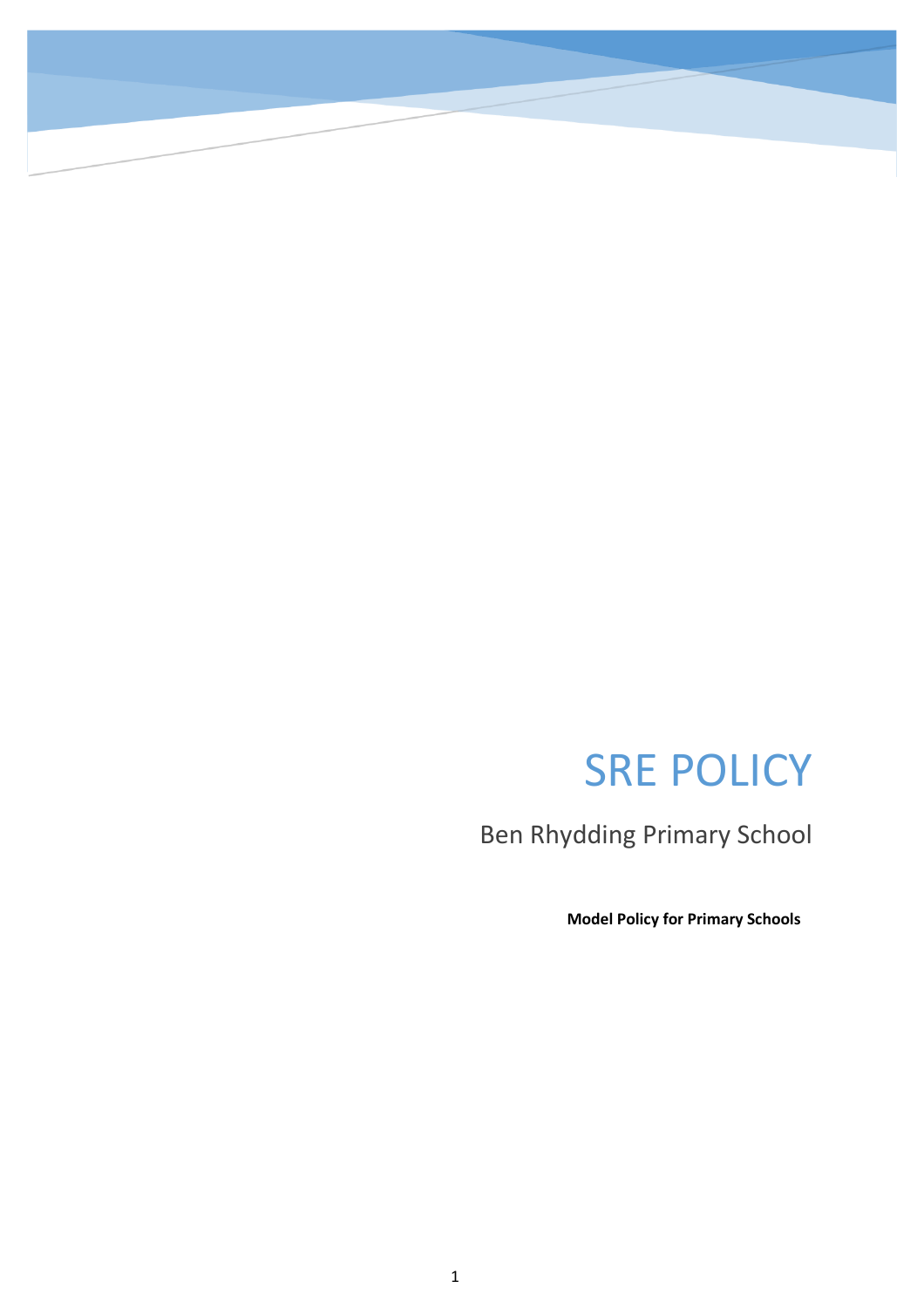

**Approved by FGB: Feb 2020 and introduced after inviting sharing and inviting consultation and feedback from parents in February 2021 (delay due to Covid-19).**

**To be reviewed: Feb 2023**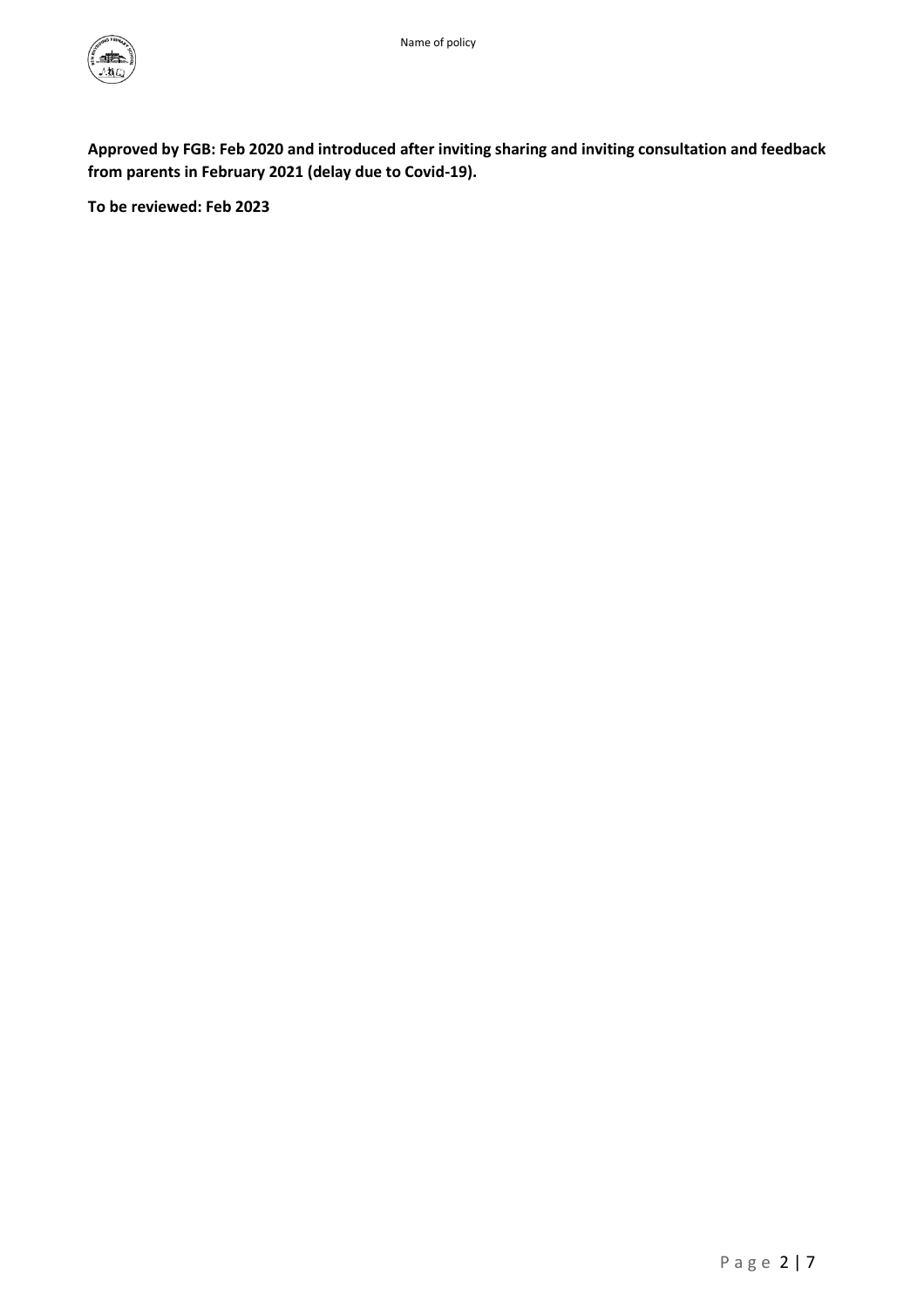

## **1. Aims**

The aim of sex and relationships education (SRE) at Ben Rhydding Primary School is to help pupils develop self-respect, confidence and empathy. Pupils will learn about what makes healthy relationships, focusing on family and friendships, in a way that is age appropriate and sensitive to their faith. This will include online relationships, and how to seek help if they feel unsafe. Teaching will respect the diversity of families in our community. Relationships education is not about sexual relationships.

SRE in Ben Rhydding Primary School is directly related to the school's ethos and values which states;

*'At Ben Rhydding Primary School everyone is valued and respected as a member of our learning community. Our Vision for our school is one of a happy, dynamic learning environment where all members of the school and its wider community have a sense of belonging and understand their responsibility to contribute to the*  enjoyment and success of the learning community that we all share. Our school reflects British values in all *that we do. We aim to nurture our children on their journey through life so they can grow into safe, caring, democratic, responsible and tolerant adults who make a positive difference to British society and to the world. We encourage our children to be creative, unique, open-minded and independent individuals, respectful of themselves and of others in our school, our local community and the wider world'.*

## **2. Policy Development**

This policy will be developed in consultation with staff, Governors, parents and pupils as required by the Department for Education. We are committed to on-going consultation with families and stakeholders throughout the evolution of our school's relationships education programme. This process involved the following steps:

- Review a working group pulled together all relevant information including national and local guidance
- $\bullet$  Staff/Governor consultation staff had the opportunity to look at the policy and make recommendations
- Parent/stakeholder consultation parents and any interested parties were invited to review this policy and make recommendations before being adopted
- Ratification if amendments have to be made, the policy will be shared with governors and ratified

# **3. Statutory Requirements**

Relationships education is compulsory in primary schools from April 2021, so all pupils must take part in these lessons.

Sex education is not compulsory for primary schools. Pupils will learn about puberty from the school nurse/health advisor/teacher, as part of the schools science lessons and as part of the school's health education lessons in year 5 & 6. Other aspects of sex education will not be covered unless safeguarding concerns determine otherwise. Parents will be informed in advance if that happens.

## **4. Curriculum**

At Key Stage 2, the science curriculum includes teaching about changes to the human body as it grows from birth to old age, including puberty. This remains statutory.

Religious education links to relationships education by looking at family, values and morals, and the celebration of marriage in different traditions.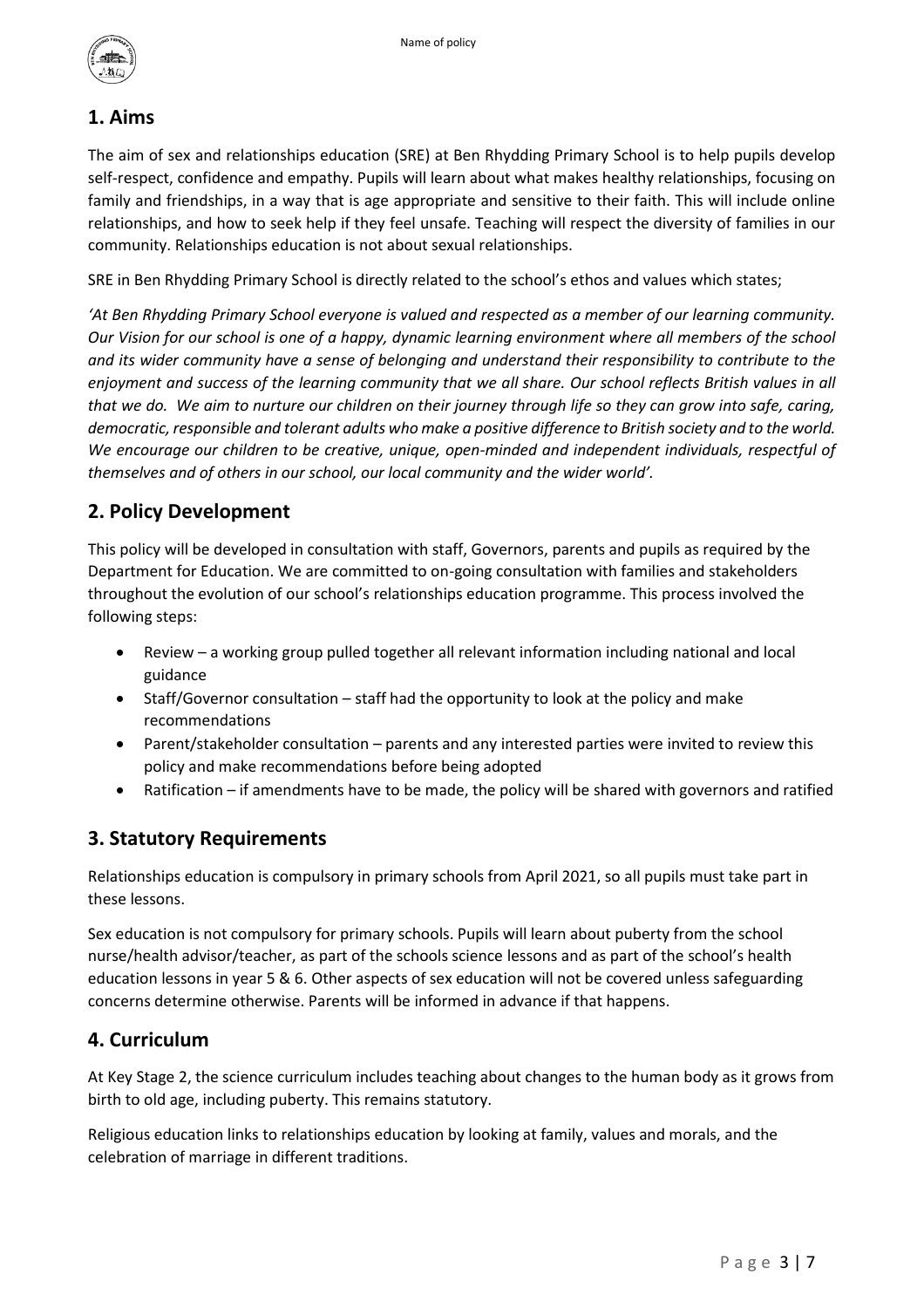

Health education, which is statutory in state funded schools from September 2020, includes teaching on feelings as they relate to mental wellbeing, the importance of friends and family, the impact of bullying, and how children can seek help if they have worries. It also requires schools to teach about the emotional and physical changes that take place during puberty.

#### **Supporting Policies**

The content of relationships education is supported by our anti-bullying policy, equality and diversity policy, and safeguarding policy.

# **5. Delivery of relationships education**

Relationships education will be inclusive for all pupils, sensitive to all family and faith backgrounds and pupils' own identities. It will be respectful of all protected characteristics under the Equality Act 2010. Protected characteristics are age, disability, gender reassignment, race, religion or belief, sex, sexual orientation, marriage and civil partnership and pregnancy and maternity.

Across all Key Stages, pupils will be supported to develop the following skills as appropriate to their age:

- Communication skills
- Forming positive relationships including self-respect as well as respect and empathy for others
- Recognising and assessing potential risks
- Assertiveness and managing conflict and difficult emotions

These skills are taught within the context of family life and friendships, in an age appropriate way. The school environment will reflect, value and celebrate the diversity of friendships and relationships. Lessons will be delivered by school staff.

Children will sometimes ask questions pertaining to relationships, sex or sexuality that go beyond what is set out in the curriculum. If questions go unanswered by school staff, children may turn to inappropriate sources of information including the internet. We will answer any questions in a way that is sensitive to children's family and faith backgrounds, appropriate to their age and understanding, and consistent with the relationships education policy and scheme of work. This may necessitate discussion on a one-to-one basis or in small groups, as not every child in a class will have the same type of questions. We may contact parents if we need guidance about a child's needs or if we think a child would benefit from their parents' input around a particular issue.

The Department for Education (DfE) has set out guidance on what children must learn by the end of year 6, under a series of themes. The statutory content as written by the DfE is set out below. Some themes will recur throughout school while others will be taught in the most appropriate years.

- Families and people who care for me
- Families are important for children growing up because they can give love, security and stability
- Characteristics of healthy family life, commitment to each other, including in times of difficulty, protection and care for children and other family members, the importance of spending time together and sharing each other's lives
- Others' families, either in school or in the wider world, sometimes look different from their family, but that they should respect those differences and know that other children's families are also characterised by love and care
- Stable, caring relationships, which may be of different types, are at the heart of happy families, and are important for children's security as they grow up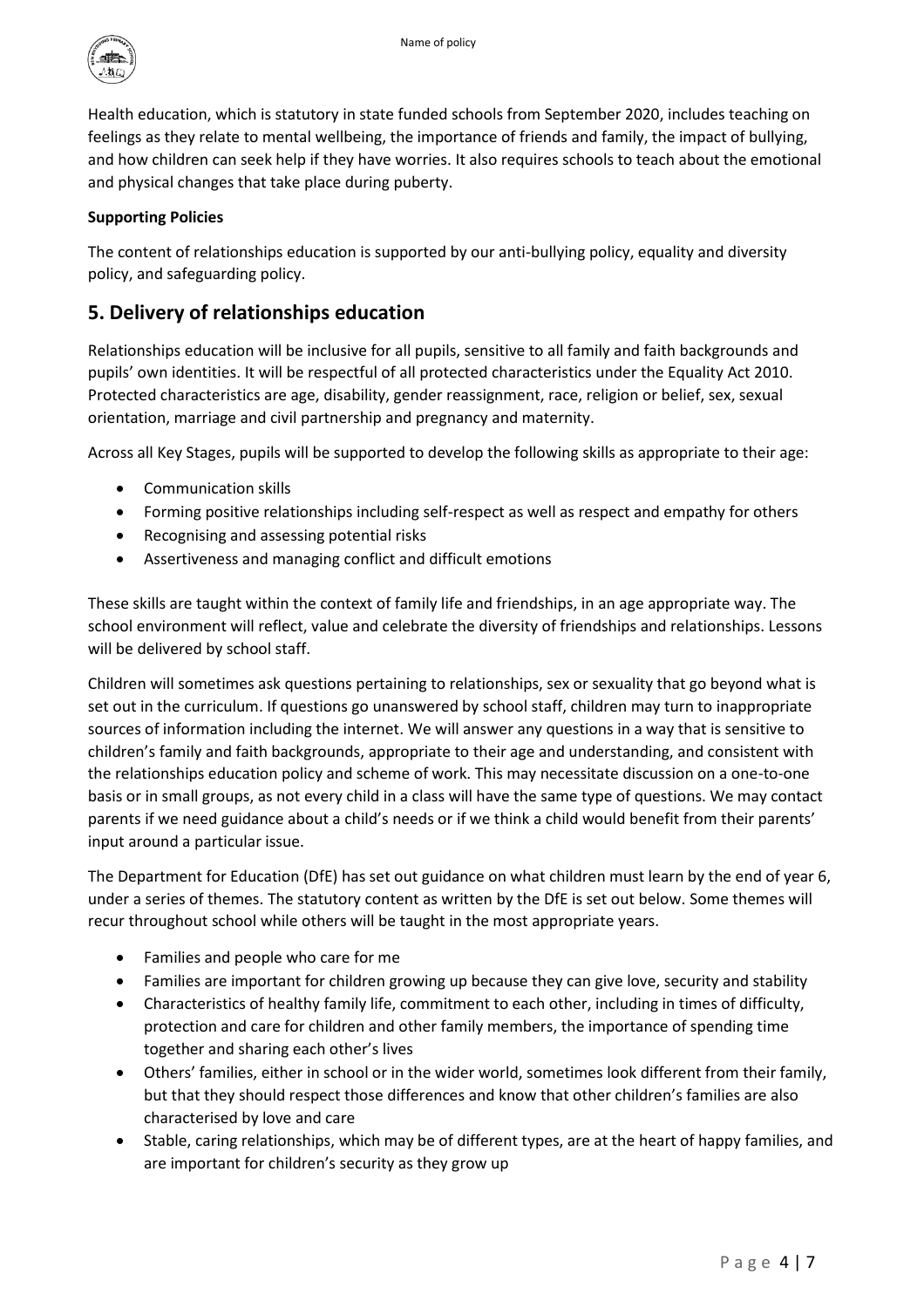

- Marriage represents a formal and legally recognised commitment of two people to each other which is intended to be lifelong
- How to recognise if family relationships are making them feel unhappy or unsafe, and how to seek help or advice from others if needed

## **Caring friendships**

- How important friendships are in making us feel happy and secure, and how people choose and make friends
- Characteristics of friendships, including mutual respect, truthfulness, trustworthiness, loyalty, kindness, generosity, trust, sharing interests and experiences and support with problems and difficulties
- Healthy friendships are positive and welcoming towards others, and do not make others feel lonely or excluded
- Most friendships have ups and downs, and that these can often be worked through so that the friendship is repaired or even strengthened, and that resorting to violence is never right
- How to recognise who to trust and who not to trust, how to judge when a friendship is making them feel unhappy or uncomfortable, managing conflict, how to manage these situations and how to seek help or advice from others, if needed

## **Respectful relationships**

- The importance of respecting others, even when they are very different from them (for example, physically, in character, personality or backgrounds), or make different choices or have different preferences or beliefs
- Practical steps they can take in a range of different contexts to improve or support respectful relationships
- The conventions of courtesy and manners
- The importance of self-respect and how this links to their own happiness
- In school and in wider society they can expect to be treated with respect by others, and that in turn they should show due respect to others, including those in positions of authority
- Different types of bullying (including cyberbullying), the impact of bullying, responsibilities of bystanders(primarily reporting bullying to an adult) and how to get help
- What a stereotype is, and how stereotypes can be unfair, negative or destructive
- The importance of permission-seeking and giving in relationships with friends, peers and adults

#### **Online relationships**

- People sometimes behave differently online, including by pretending to be someone they are not
- The same principles apply to online relationships as to face-to-face relationships, including the importance of respect for others online including when we are anonymous
- Rules and principles for keeping safe online, how to recognise risks, harmful content and contact, and how to report them
- How to critically consider their online friendships and sources of information including awareness of the risks associated with people they have never met
- How information and data is shared and used online

**Being safe**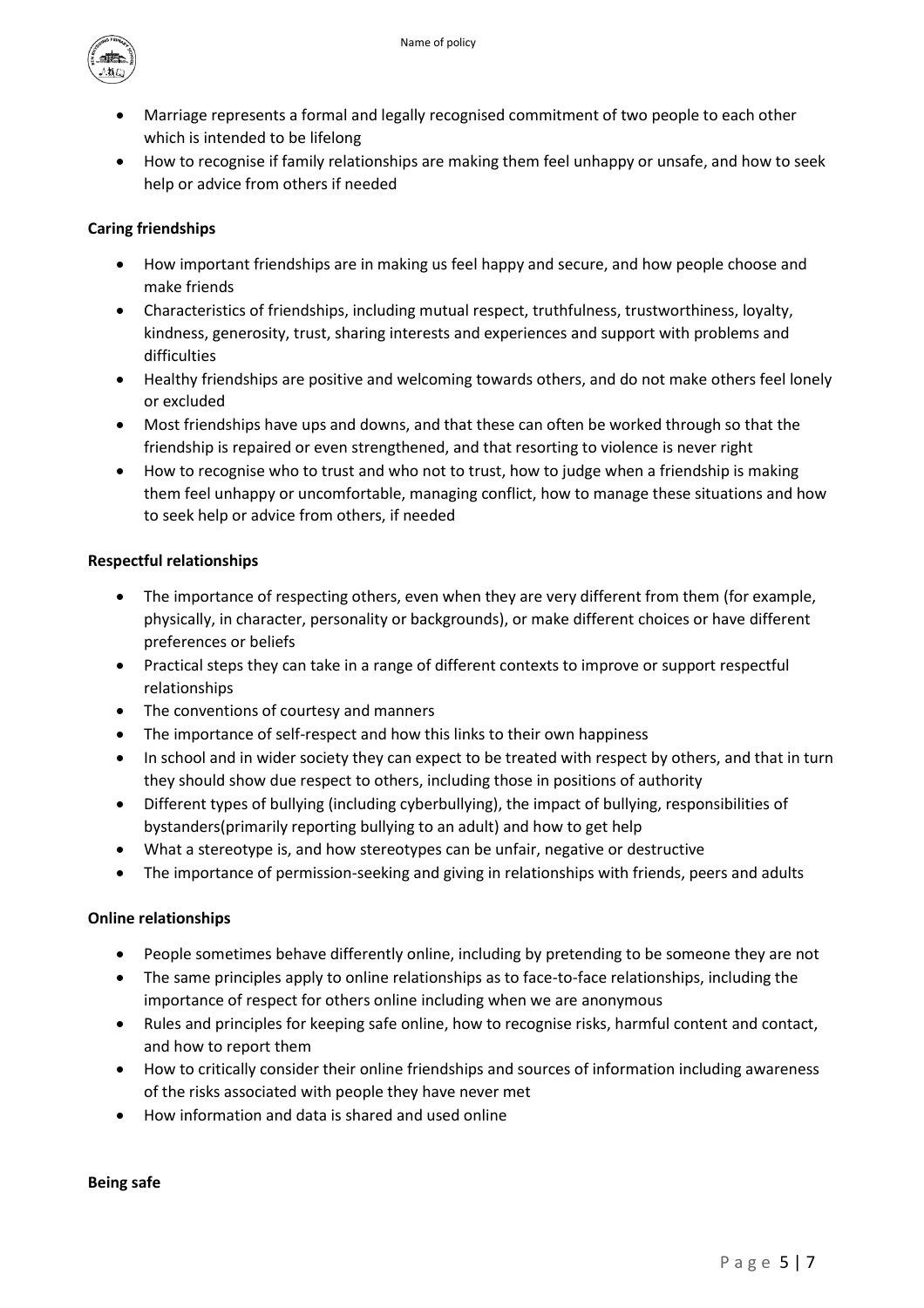

- What sorts of boundaries are appropriate in friendships with peers and others (including in a digital context)
- Privacy and the implications of it for both children and adults; including that it is not always right to keep secrets if they relate to being safe
- Each person's body belongs to them, and the differences between appropriate and inappropriate or unsafe physical, and other, contact
- How to respond safely and appropriately to adults they may encounter (in all contexts, including online) whom they do not know
- How to recognise and report feelings of being unsafe or feeling bad about any adult
- How to ask for advice or help for themselves or others, and to keep trying until they are heard
- How to report concerns or abuse, and the vocabulary and confidence needed to do so
- Where to get advice e.g. family, school and/or other sources

## **6. Roles and responsibilities**

## 6.1 The governing board

The governing board will approve the relationships education policy, and hold the head teacher to account for its implementation.

## 6.2 The head teacher

The head teacher is responsible for ensuring that relationships education is taught consistently across the school, and for managing requests to withdraw pupils from non-statutory sex education lessons, if applicable.

#### 6.3 Staff

## **Staff are responsible for:**

- Delivering relationships in a sensitive way, taking account of pupils' family and faith backgrounds
- Modelling positive attitudes to relationships education, as with any other subject
- Monitoring children's learning in order to ensure they make progress
- Responding to the needs of individual pupils
- Responding appropriately to pupils whose parents wish them to be withdrawn from the nonstatutory sex education lessons, if applicable.
- Staff do not have the right to opt out of teaching relationships education. Staff who have concerns about teaching this subject are encouraged to seek support.

#### 6.4 Pupils

Pupils are expected to engage fully in relationships education lessons and treat others with respect and sensitivity, as we expect all the time in school.

## **7. Parents' right to withdraw their children from lessons**

- Parents have the right to withdraw their children from sex education lessons taught as part of the relationships education or PSHE curriculum.
- Requests for withdrawal should be put in writing and addressed to the head teacher. A copy of withdrawal requests will be placed in the pupil's file so that parents' wishes are on record. Alternative work will be given to pupils who are withdrawn from sex education.